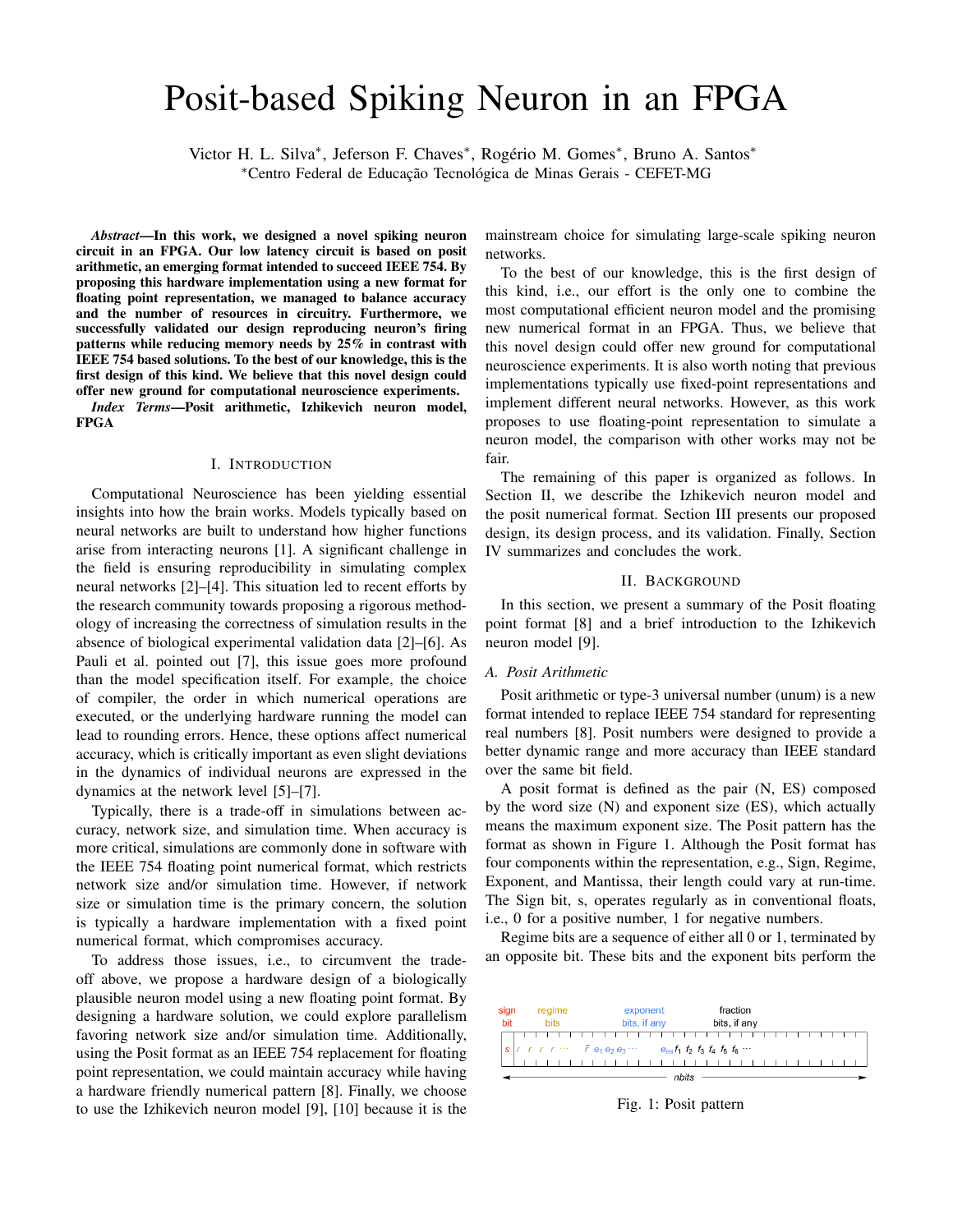

Fig. 2: Firing patterns generated by posit-based neuron circuit (gray curve). The red curve shows the difference from 32-bit IEEE 754 implementation. Simulation for a time interval of 1 second.

same role as the exponent bits in a standard float. However, due to its variable size, it manages to cover a relatively large range of values. This feature allows Posit to have a good precision close to one since few regime bits are used. On the other hand, if the number is extremely large or extremely close to zero many bits for the regime are used.

Finally, the Mantissa Bits, if available, are similar to the normalized floating point. The value of a posit number is given by the expression 1, where k represents a numerical meaning for the regime bits [8]:

$$
s * (2^{(2^{ES})})^k * 2^e * f \tag{1}
$$

#### *B. Izhikevich Neuron Model*

The neuron model proposed by Izhikevich is a twodimension simplification of the Hodgkin-Huxley model and can be described by equations 2 and 3 with an auxiliary afterspike resetting represented by Equation 4:

$$
\frac{dv}{dt} = 0.04v^2 + 5v + 140 - u + I,\tag{2}
$$

$$
\frac{du}{dt} = a(bv - u),\tag{3}
$$

if 
$$
v \ge 30
$$
mV, then 
$$
\begin{cases} v \leftarrow c \\ u \leftarrow u + d, \end{cases}
$$
 (4)

where  $v$  is the membrane potential of a neuron;  $I$  is the input current,  $u$  is the membrane recovery variable,  $a$  is the decay rate of  $u$ ,  $b$  is the sensitivity of  $u$  for sub-threshold fluctuations of the membrane potential,  $c$  is the reset value of the membrane potential after spike and  $d$  is the reset value of the variable  $u$ after spike.

Izhikevich developed a model of spiking neuron that reproduces the behavior of real neurons very accurately, but with much simpler equations and low computational cost, allowing the simulation of networks with large numbers of neurons. Izhikevich also showed in [10] the biological plausibility and computational efficiency of his model and presented that different types of cortical neurons can be obtained by tuning the parameters  $a, b, c$ , and  $d$  of the model. In this work, we approached some types of neurons modeled by Izhikevich, whose behaviors can be seen in Figure 2.

#### III. METHODOLOGY

In this section, we show our proposed neuron circuit developed in three steps. First, we made a software implementation of the Izhikevich neuron using the posit numeric format. Our goal with this step was to verify the feasibility of reproducing a neuron's behavior with this new numerical format. Next, we designed and validated the neuron circuit by comparing its simulation results with the software results. Finally, we synthesized the circuit for an FPGA to evaluate the required resources.

Regarding the first step, i.e., the proof of concept of the Izhikevich model using posit numbers, we based on the posit arithmetic functions from the SoftPosit library [11], e.g., additions and multiplications, to implement our neuron model in C Language. To solve the model's differential equation, we use Euler's method iterating with a 1 ms time step, i.e., in each iteration, our algorithm simulates 1 ms where new values for v and u are produced from the previous values of these variables. The simulation results reveal that it is possible to reproduce neuron's firing patterns using the posit format.

Figure 2 shows that our design was able to qualitatively reproduce the behavior of real neurons using fewer bits (N=24, ES=2) comparing to IEEE 754. Concerning accuracy, the difference between the posit neuron and the IEEE 754 neuron (32 bits) is negligible, as shown in the red line in Figure 2. We also notice that it is possible to reduce even more the data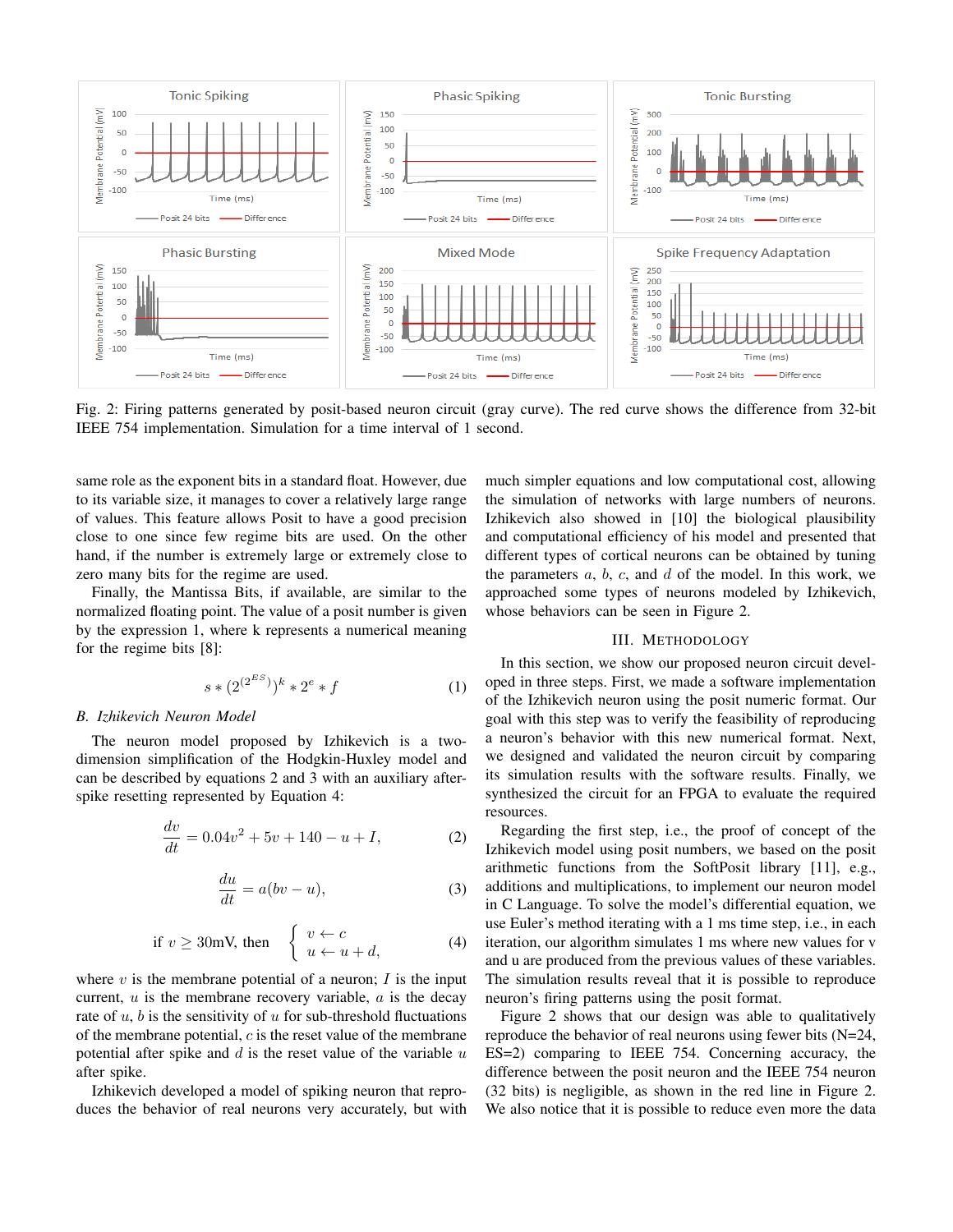

Fig. 3: Proposed circuit

size, i.e., the number of bits in the posit number, while still reproducing the same qualitative behavior as shown in Table I.

In the next step, we designed the digital circuit. For that, we used some posit arithmetic circuits (adders and multipliers) from the PACoGen core Generator [12] to implement our Verilog HDL design. This tool is a hardware generator for Posit, also written in Verilog HDL, which produces blocks that can be parameterized by the number of bits (N) and the size of the exponent bit (ES).

The diagram in Fig. 3 shows our proposed neuron. The circuit primary inputs are the initials values for neuron's state (v and u), the external current (I), and the clock signal, which was used only to register the neuron's state for the next iteration. Everything else in the neuron is pure combinational. Additionally, the design is as parallel as possible with no reuse of any arithmetic block.

To validate our proposed circuit, we carried out a simulation of the circuit with the ModelSim tool. In the testbench, we contrasted the values of v, produced by the circuit, against the software results (our neuron implemented in C Language with SoftPosit library). We noted an unexpected divergence in the results related to the timing of the spikes of the neuron (variable v). After a detailed review of our Verilog and C codes, we noted that the divergence was coming from differences in how SoftPosit and PACoGen round numbers, despite parameterizing both to use the same number of bits.

The cause of this problem is that SoftPosit uses the computer's 64-bit registers to store N-bit data. When performing an arithmetic operation, the SoftPosit functions take advantage of the 64-N extra bits to improve accuracy. On the other hand, the PACoGen blocks are generated with exactly N-bits internal

TABLE I: Minimum number of bits needed to represent each simulated neuron type

| <b>Neuron</b>              | <b>Number of Bits (Posit)</b> |
|----------------------------|-------------------------------|
| Tonic Spiking              | 18                            |
| Tonic Bursting             | 24                            |
| Phasic Spiking             | 18                            |
| Phasic Bursting            | 24                            |
| Mixed Mode                 | 24                            |
| Spike Frequency Adaptation | 24                            |

TABLE II: Resources needed to implement the Izhikevich neuron model in a Stratix V 5SEEBF45I4 FPGA

| <b>Resources</b>            | Number of bits (Posit) |               |           |  |  |
|-----------------------------|------------------------|---------------|-----------|--|--|
|                             | 18                     | 24            | 32        |  |  |
| Logic utilization (in ALMs) | 3,676 $(1%)$           | 4,834 $(1\%)$ | 6,424(2%) |  |  |
| Total registers             | 36                     | 48            | 64        |  |  |
| Total pins                  | 57 (7%)                | 75 $(9\%)$    | 99 (12%)  |  |  |
| <b>Total DSP Blocks</b>     | (2%)                   | 7(2%)         | 14 (4%)   |  |  |

signals. To fix this issue, we chose to modify SoftPosit to use only N-bit data as our goal is to produce smaller circuits.

Finally, with a validated circuit, we synthesized our design for the Stratix V 5SEEBF45I4 FPGA. For that, we used the Quartus Prime Standart Edition v.18.1.0 software with the area optimization option enabled. Table II presents our results for circuits with 18, 24, and 32 data sizes.

There are seven posit multipliers in this project, as shown in Fig. 3, and the use of DSP blocks is directly associated with PaCoGen's multipliers. For example, for 18-bit and 24-bit implementations, one DSP block was used for each multiplier, thus requiring a total of seven DSP blocks, as shown in Table II. For 32-bit implementation, two DSP blocks were used in each multiplier, resulting in twice the resources used.

The results indicate encouraging perspectives. As shown in Table II, our 24-bit posit neurons require at most 2% of the FPGA resources. This outcome allows us to build a reasonable network even without any unexplored and possible optimizations, e.g., pipelines, time multiplexing neuron's simulations, reducing even further the data size. Hence, there is much room for substantial improvements in future works.

The proposed approach also optimizes memory usage. Considering that the simulation of each neuron results in a time series of the variable 'v', reducing the number of bits by 25% (from 32 to only 24) can increase the length of time of the simulation in the same proportion. On the other hand, if there are no other restrictions (i.e., bandwidth, memory, available resources in the FPGA), this reduction of bits can increase the number of neurons implemented in the same amount of memory.